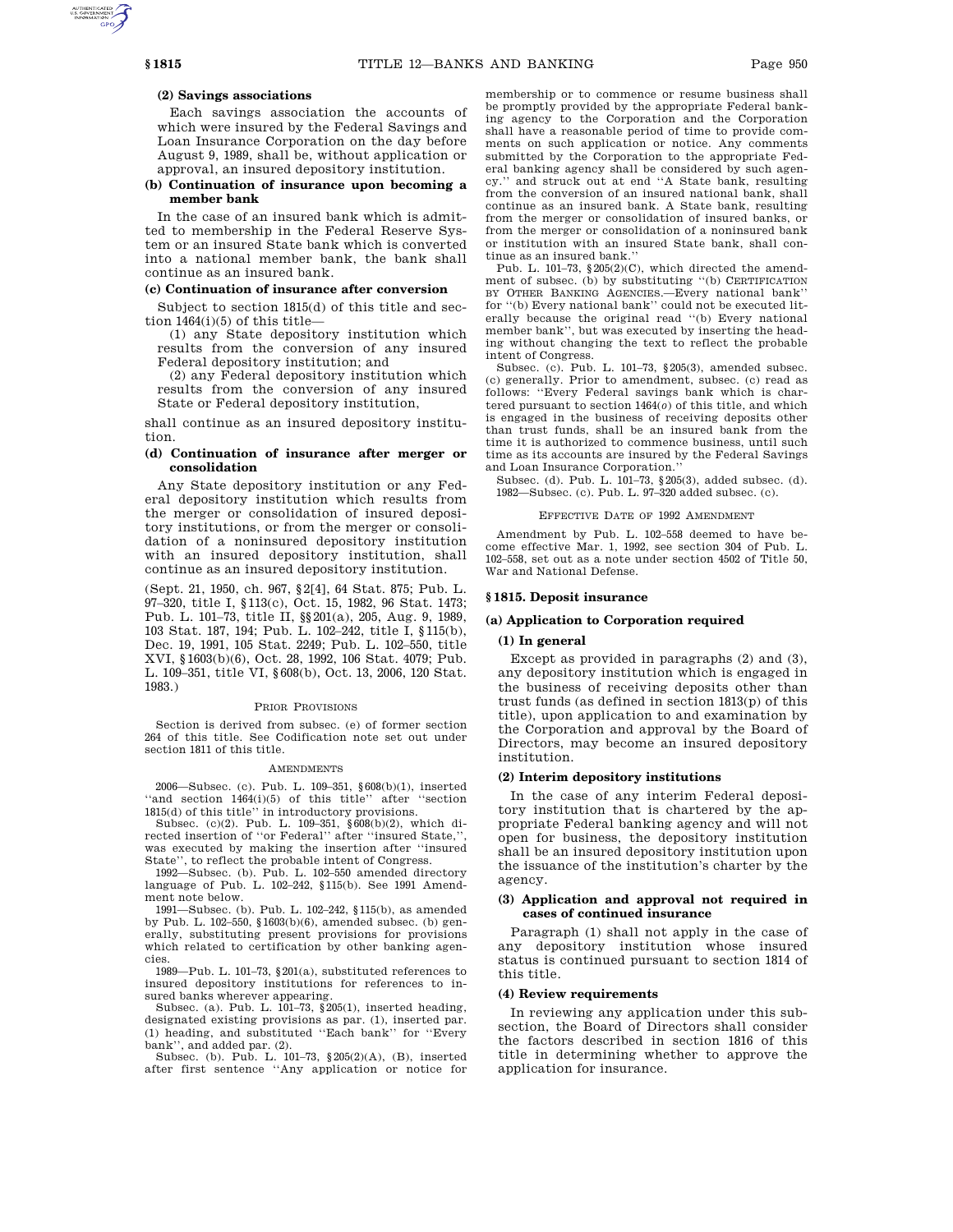# **(5) Notice of denial of application for insurance**

If the Board of Directors votes to deny any application for insurance by any depository institution, the Board of Directors shall promptly notify the appropriate Federal banking agency and, in the case of any State depository institution, the appropriate State banking supervisor of the denial of such application, giving specific reasons in writing for the Board of Directors' determination with reference to the factors described in section 1816 of this title.

## **(6) Nondelegation requirement**

The authority of the Board of Directors to make any determination to deny any application under this subsection may not be delegated by the Board of Directors.

## **(b) Foreign branch nonmember banks; matters considered**

Subject to the provisions of this chapter and to such terms and conditions as the Board of Directors may impose, any branch of a foreign bank, upon application by the bank to the Corporation, and examination by the Corporation of the branch, and approval by the Board of Directors, may become an insured branch. Before approving any such application, the Board of Directors shall give consideration to—

(1) the financial history and condition of the bank,

(2) the adequacy of its capital structure,

(3) its future earnings prospects,

(4) the general character and fitness of its management, including but not limited to the management of the branch proposed to be insured,

(5) the risk presented to the Deposit Insurance Fund,

(6) the convenience and needs of the community to be served by the branch,

(7) whether or not its corporate powers, insofar as they will be exercised through the proposed insured branch, are consistent with the purposes of this chapter, and

(8) the probable adequacy and reliability of information supplied and to be supplied by the bank to the Corporation to enable it to carry out its functions under this chapter.

## **(c) Protection to Deposit Insurance Fund; surety bond, pledge of assets, etc.; injunction**

(1) Before any branch of a foreign bank becomes an insured branch, the bank shall deliver to the Corporation or as the Corporation may direct a surety bond, a pledge of assets, or both, in such amounts and of such types as the Corporation may require or approve, for the purpose set forth in paragraph (4) of this subsection.

(2) After any branch of a foreign bank becomes an insured branch, the bank shall maintain on deposit with the Corporation, or as the Corporation may direct, surety bonds or assets or both, in such amounts and of such types as shall be determined from time to time in accordance with such regulations as the Board of Directors may prescribe. Such regulations may impose differing requirements on the basis of any factors which in the judgment of the Board of Directors are reasonably related to the purpose set forth in paragraph (4).

(3) The Corporation may require of any given bank larger deposits of bonds and assets than required under paragraph (2) of this subsection if, in the judgment of the Corporation, the situation of that bank or any branch thereof is or becomes such that the deposits of bonds and assets otherwise required under this section would not adequately fulfill the purpose set forth in paragraph (4). The imposition of any such additional requirements may be without notice or opportunity for hearing, but the Corporation shall afford an opportunity to any such bank to apply for a reduction or removal of any such additional requirements so imposed.

(4) The purpose of the surety bonds and pledges of assets required under this subsection is to provide protection to the Deposit Insurance Fund against the risks entailed in insuring the domestic deposits of a foreign bank whose activities, assets, and personnel are in large part outside the jurisdiction of the United States. In the implementation of its authority under this subsection, however, the Corporation shall endeavor to avoid imposing requirements on such banks which would unnecessarily place them at a competitive disadvantage in relation to domestically incorporated banks.

(5) In the case of any failure or threatened failure of a foreign bank to comply with any requirement imposed under this subsection (c), the Corporation, in addition to all other administrative and judicial remedies, may apply to any United States district court, or United States court of any territory, within the jurisdiction of which any branch of the bank is located, for an injunction to compel such bank and any officer, employee, or agent thereof, or any other person having custody or control of any of its assets, to deliver to the Corporation such assets as may be necessary to meet such requirement, and to take any other action necessary to vest the Corporation with control of assets so delivered. If the court shall determine that there has been any such failure or threatened failure to comply with any such requirement, it shall be the duty of the court to issue such injunction. The propriety of the requirement may be litigated only as provided in chapter 7 of title 5, and may not be made an issue in an action for an injunction under this paragraph.

# **(d) Insurance fees**

## **(1) In general**

Any institution that becomes insured by the Corporation, and any noninsured branch that becomes insured by the Corporation, shall pay the Corporation any fee which the Corporation may by regulation prescribe, after giving due consideration to the need to establish and maintain the reserve ratio of the Deposit Insurance Fund.

# **(2) Fee credited to the Deposit Insurance Fund**

The fee paid by the depository institution under paragraph (1) shall be credited to the Deposit Insurance Fund.

## **(3) Exception for certain depository institutions**

Any depository institution that becomes an insured depository institution by operation of section 1814(a) of this title shall not pay any fee.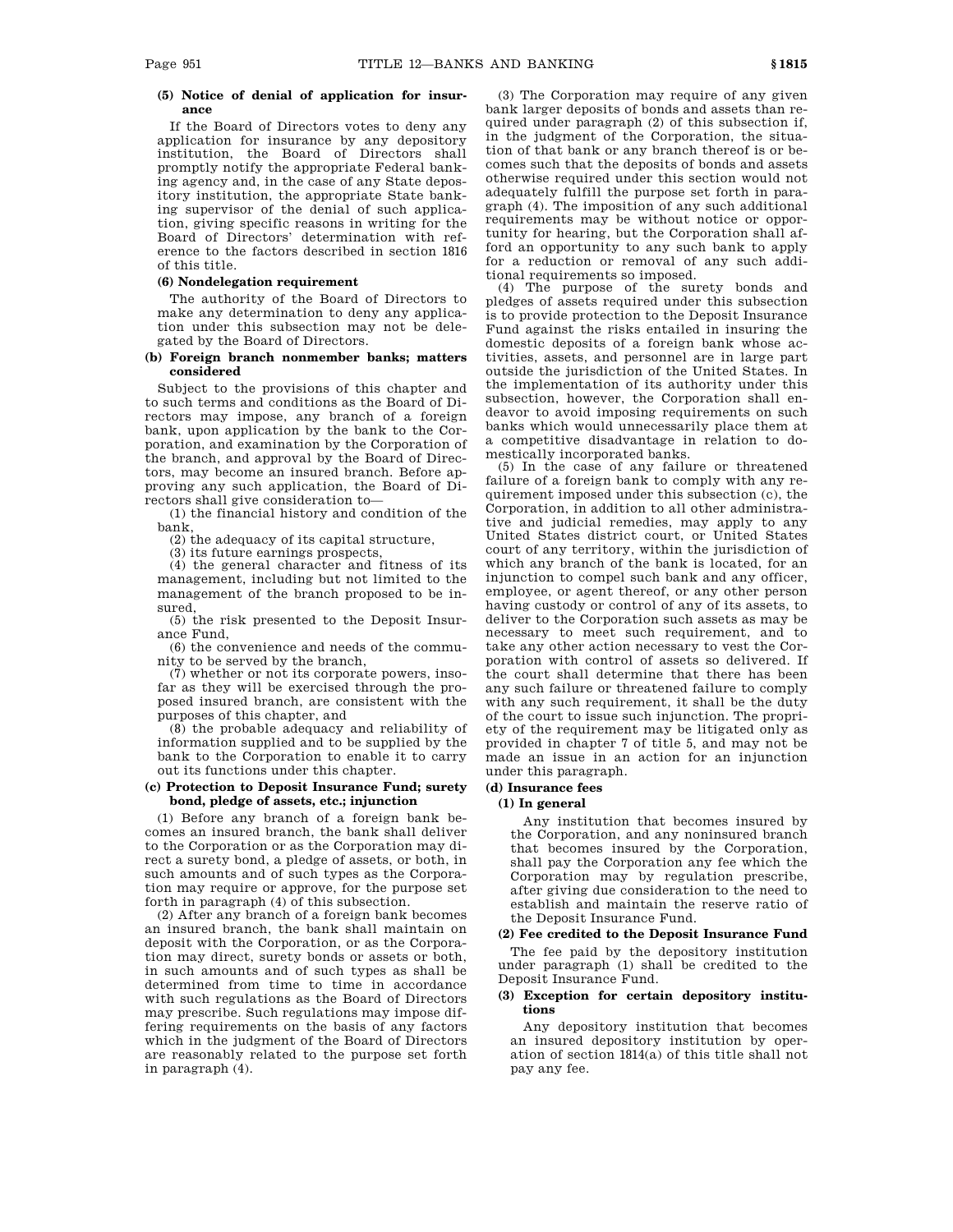# **(e) Liability of commonly controlled depository institutions**

# **(1) In general**

## **(A) Liability established**

Any insured depository institution shall be liable for any loss incurred by the Corporation, or any loss which the Corporation reasonably anticipates incurring, after August 9, 1989, in connection with—

(i) the default of a commonly controlled insured depository institution; or

(ii) any assistance provided by the Corporation to any commonly controlled insured depository institution in danger of default.

## **(B) Payment upon notice**

An insured depository institution shall pay the amount of any liability to the Corporation under subparagraph (A) upon receipt of written notice by the Corporation in accordance with this subsection.

# **(C) Notice required to be provided within 2 years of loss**

No insured depository institution shall be liable to the Corporation under subparagraph (A) if written notice with respect to such liability is not received by such institution before the end of the 2-year period beginning on the date the Corporation incurred the loss.

# **(2) Amount of compensation; procedures**

# **(A) Use of estimates**

When an insured depository institution is in default or requires assistance to prevent default, the Corporation shall—

(i) in good faith, estimate the amount of the loss the Corporation will incur from such default or assistance;

(ii) if, with respect to such insured depository institution, there is more than 1 commonly controlled insured depository institution, estimate the amount of each such commonly controlled depository institution's share of such liability; and

(iii) advise each commonly controlled depository institution of the Corporation's estimate of the amount of such institution's liability for such losses.

# **(B) Procedures; immediate payment**

The Corporation, after consultation with the appropriate Federal banking agency and the appropriate State chartering agency, shall—

(i) on a case-by-case basis, establish the procedures and schedule under which any insured depository institution shall reimburse the Corporation for such institution's liability under paragraph (1) in connection with any commonly controlled insured depository institution; or

(ii) require any insured depository institution to make immediate payment of the amount of such institution's liability under paragraph (1) in connection with any commonly controlled insured depository institution.

## **(C) Priority**

The liability of any insured depository institution under this subsection shall have priority with respect to other obligations and liabilities as follows:

## **(i) Superiority**

The liability shall be superior to the following obligations and liabilities of the depository institution:

(I) Any obligation to shareholders arising as a result of their status as shareholders (including any depository institution holding company or any shareholder or creditor of such company).

(II) Any obligation or liability owed to any affiliate of the depository institution (including any other insured depository institution), other than any secured obligation which was secured as of May 1, 1989.

## **(ii) Subordination**

The liability shall be subordinate in right and payment to the following obligations and liabilities of the depository institution:

(I) Any deposit liability (which is not a liability described in clause  $(i)(II)$ ).

(II) Any secured obligation, other than any obligation owed to any affiliate of the depository institution (including any other insured depository institution) which was secured after May 1, 1989.

(III) Any other general or senior liability (which is not a liability described in clause (i)).

(IV) Any obligation subordinated to depositors or other general creditors (which is not an obligation described in clause (i)).

# **(D) Adjustment of estimated payment**

## **(i) Overpayment**

If the amount of compensation estimated by and paid to the Corporation by 1 or more such commonly controlled depository institutions is greater than the actual loss incurred by the Corporation, the Corporation shall reimburse each such commonly controlled depository institution its pro rata share of any overpayment.

## **(ii) Underpayment**

If the amount of compensation estimated by and paid to the Corporation by 1 or more such commonly controlled depository institutions is less than the actual loss incurred by the Corporation, the Corporation shall redetermine in its discretion the liability of each such commonly controlled depository institution to the Corporation and shall require each such commonly controlled depository institution to make payment of any additional liability to the Corporation.

# **(3) Review**

# **(A) Judicial**

Actions of the Corporation shall be reviewable pursuant to chapter 7 of title 5.

# **(B) Administrative**

The Corporation shall prescribe regulations and establish administrative proce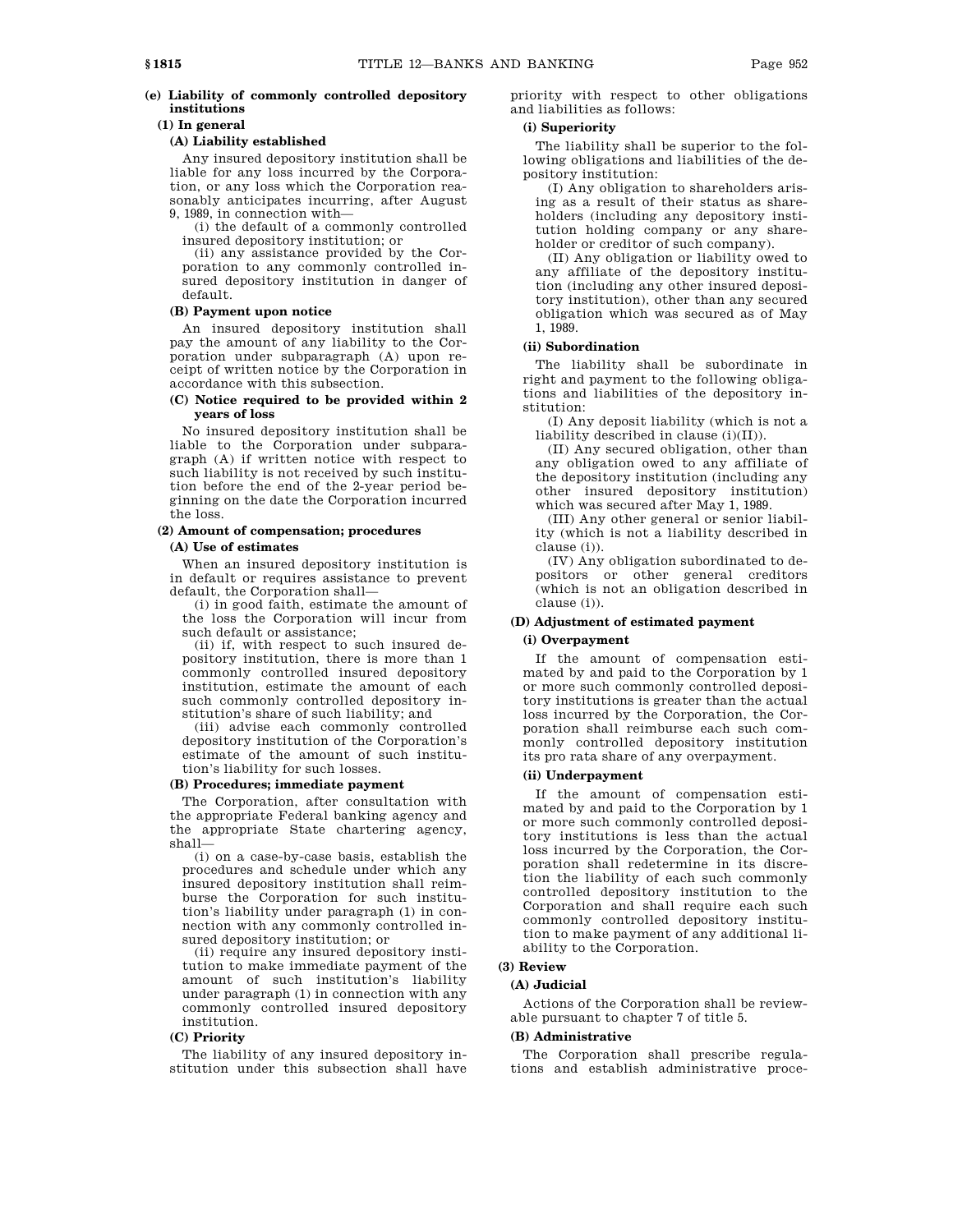dures which provide for a hearing on the record for the review of—

(i) the amount of any loss incurred by the Corporation in connection with any insured depository institution;

(ii) the liability of individual commonly controlled depository institutions for the amount of such loss; and

(iii) the schedule of payments to be made by such commonly controlled depository institutions.

# **(4) Limitation on rights of private parties**

To the extent the exercise of any right or power of any person would impair the ability of any insured depository institution to perform such institution's obligations under this subsection—

(A) the obligations of such insured depository institution shall supersede such right or power; and

 $(\bar{B})$  no court may give effect to such right or power with respect to such insured depository institution.

#### **(5) Waiver authority**

#### **(A) In general**

The Corporation, in its discretion, may exempt any insured depository institution from the provisions of this subsection if the Corporation determines that such exemption is in the best interests of the Deposit Insurance Fund.

#### **(B) Condition**

During the period any exemption granted to any insured depository institution under subparagraph  $(A)$  or  $(C)$  is in effect, such insured depository institution and all other insured depository institution affiliates of such depository institution shall comply fully with the restrictions of sections 371c and 371c–1 of this title without regard to section 371c(d)(1) of this title.

# **(C) Limited partnerships**

## **(i) In general**

The Corporation may, in its discretion, exempt any limited partnership and any affiliate of any limited partnership (other than any insured depository institution which is a majority owned subsidiary of such partnership) from the provisions of this subsection if such limited partnership or affiliate has filed a registration statement with the Securities and Exchange Commission on or before April 10, 1989, indicating that as of the date of such filing such partnership intended to acquire 1 or more insured depository institutions.

## **(ii) Review and notice**

Within 10 business days after the date of submission of any request for an exemption under this subparagraph together with such information as shall be reasonably requested by the Corporation, the Corporation shall make a determination on the request and shall so advise the applicant.

# **(6) Exclusion for institutions acquired in debt collections**

Any depository institution shall not be treated as commonly controlled, for purposes of this subsection, during the 5-year period beginning on the date of an acquisition described in subparagraph (A) or such longer period as the Corporation may determine after written application by the acquirer, if—

(A) 1 depository institution controls another by virtue of ownership of voting shares acquired in securing or collecting a debt previously contracted in good faith; and

(B) during the period beginning on August 9, 1989, and ending upon the expiration of the exclusion, the controlling bank and all other insured depository institution affiliates of such controlling bank comply fully with the restrictions of sections 371c and 371c–1 of<br>this title without regard to section without regard to section 371c(d)(1) of this title, in transactions with the acquired insured depository institution.

## **(7) Exception for certain FSLIC assisted institutions**

No depository institution shall have any liability to the Corporation under this subsection as the result of the default of, or assistance provided with respect to, an insured depository institution which is an affiliate of such depository institution if—

(A) such affiliate was receiving cash payments from the Federal Savings and Loan Insurance Corporation under an assistance agreement or note entered into before August 9, 1989;

(B) the Federal Savings and Loan Insurance Corporation, or such other entity which has succeeded to the payment obligations of such Corporation with respect to such assistance agreement or note, is unable to continue such payments; and

(C) such affiliate—

(i) is in default or in need of assistance solely as a result of the failure to meet the payment obligations referred to in subparagraph (B); and

(ii) is not otherwise in breach of the terms of any assistance agreement or note which would authorize the Federal Savings and Loan Insurance Corporation or such other successor entity, pursuant to the terms of such assistance agreement or note, to refuse to make such payments.

## **(8) Commonly controlled defined**

For purposes of this subsection, depository institutions are commonly controlled if—

(A) such institutions are controlled by the same company; or

(B) 1 depository institution is controlled by another depository institution.

(Sept. 21, 1950, ch. 967, §2[5], 64 Stat. 876; Pub. L. 95–369, §6(c)(7), Sept. 17, 1978, 92 Stat. 616; Pub. L. 97–320, title VII, §703(c), Oct. 15, 1982, 96 Stat. 1539; Pub. L. 101–73, title II, §§201(a), 206(a), Aug. 9, 1989, 103 Stat. 187, 195; Pub. L. 102–242, title I, §115(a), title III, §302(e)(1), (2), title V, §501(a), Dec. 19, 1991, 105 Stat. 2249, 2349, 2388; Pub. L. 102–550, title XVI, §§1605(a)(5)(B), 1607(a), Oct. 28, 1992, 106 Stat. 4085, 4089; Pub. L. 102–558, title III, §§303(b)(6)(B), 305, Oct. 28, 1992, 106 Stat. 4225, 4226; Pub. L. 103–204, §9, Dec. 17, 1993, 107 Stat. 2388; Pub. L. 103–325, title III, §319(b), title VI, §602(a)(2), (3), Sept. 23, 1994, 108 Stat. 2225, 2288;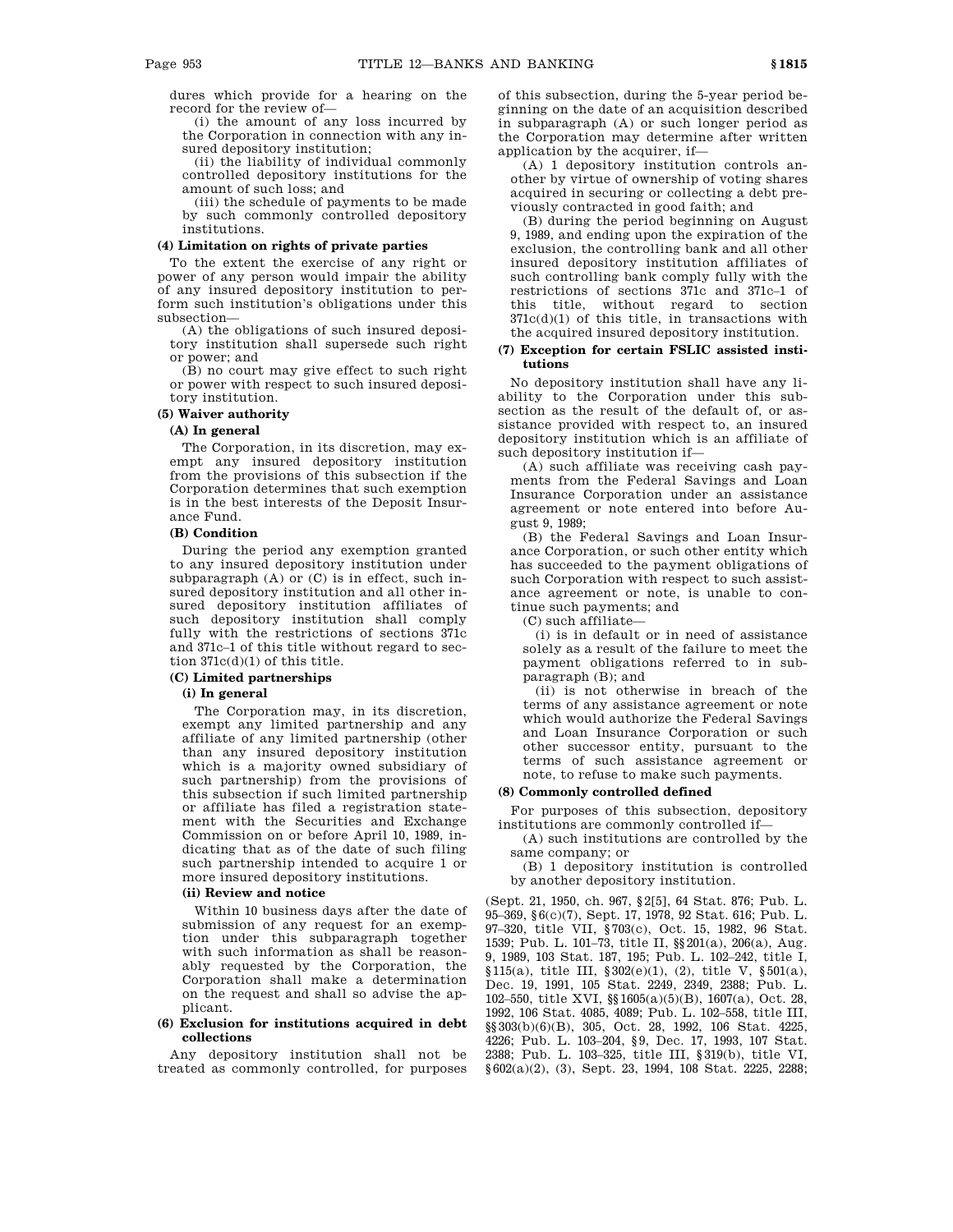Pub. L. 104–208, div. A, title II, §§2201(a), 2702(i), 2704(d)(14)(B)–(E), Sept. 30, 1996, 110 Stat. 3009–403, 3009–483, 3009–491; Pub. L. 109–171, title II, §2102(b), Feb. 8, 2006, 120 Stat. 9; Pub. L. 109–173, §8(a)(2)–(6), Feb. 15, 2006, 119 Stat. 3610, 3611; Pub. L. 109–351, title VII, §703, Oct. 13, 2006, 120 Stat. 1986.)

#### PRIOR PROVISIONS

Section is derived from subsec. (f)(2) of former section 264 of this title. See Codification note set out under section 1811 of this title.

#### **AMENDMENTS**

2006—Subsec. (b)(5). Pub. L. 109–173, §8(a)(2), substituted ''the Deposit Insurance Fund,'' for ''the Bank Insurance Fund or the Savings Association Insurance Fund,''.

Pub. L. 109–171 repealed Pub. L. 104–208, §2704(d)(14)(B). See 1996 Amendment note below.

Subsec. (c)(4). Pub. L. 109–173, §8(a)(3), substituted ''Deposit Insurance Fund'' for ''deposit insurance fund''.

Subsec. (d). Pub. L. 109–171 repealed Pub. L. 104–208,  $82704(d)(14)(C)$ , (D). See 1996 Amendment note below.

Subsec. (d)(1). Pub. L. 109–173, §8(a)(5) substituted, ''the reserve ratio of the Deposit Insurance Fund'' for ''reserve ratios in the Bank Insurance Fund and the Savings Association Insurance Fund as required by section 1817 of this title'' in subpar. (A), struck out par. (1) designation and heading, redesignated subpar. (A) as par. (1) and realigned margin, and struck out subpar. (B), the text of which read as follows: ''The fee paid by the depository institution shall be credited to the Bank Insurance Fund if the depository institution becomes a Bank Insurance Fund member, and to the Savings Association Insurance Fund if the depository institution becomes a Savings Association Insurance Fund member.'' Former subpar. (C) redesignated par. (3).

Subsec. (d)(2). Pub. L. 109–173, §8(a)(4), (5)(B), added par. (2) and struck out former par. (2) which related to conversion transactions by insured depository institutions.

Subsec. (d)(3). Pub. L. 109–173, §8(a)(4), (5)(D), redesignated par. (1)(C) of subsec. (d) as (3), realigned margin, and struck out former par. (3) which related to optional conversions by insured depository institutions subject to special rules on deposit insurance payments.

Subsec. (e)(5)(A). Pub. L. 109–173,  $\S 8(a)(6)(A)$ , substituted ''Deposit Insurance Fund'' for ''Bank Insurance Fund or the Savings Association Insurance Fund''. Pub. L. 109–171 repealed Pub. L. 104–208,  $\frac{2704(d)(14)(E)(i)}{2704(d)(14)(E)(i)}$ . See 1996 Amendment note below.

Subsec. (e)(6) to (9). Pub. L. 109–173, §8(a)(6)(B), (C), redesignated pars. (7) to (9) as (6) to (8), respectively, and struck out heading and text of former par. (6). Text read as follows: ''During the 5-year period beginning on August 9, 1989—

''(A) no Savings Association Insurance Fund member shall have any liability to the Corporation under this subsection arising out of assistance provided by the Corporation or any loss incurred by the Corporation as a result of the default of a Bank Insurance Fund member which was acquired by such Savings Association Insurance Fund member or any affiliate of such member before August 9, 1989; and

''(B) no Bank Insurance Fund member shall have such liability with respect to assistance provided by or loss incurred by the Corporation as a result of the default of a Savings Association Insurance Fund member which was acquired by such Bank Insurance Fund member or any affiliate of such member before August 9, 1989."<br>Pub. L. 109-171

Pub. L. 109–171 repealed Pub. L. 104–208, §2704(d)(14)(E)(ii), (iii). See 1996 Amendment note below.

Subsec. (e)(8)(A). Pub. L. 109–351,  $\S 703,$  which directed general amendment of par. (9)(A) of subsec. (e), was executed by making the amendment to par.  $(8)(A)$  to reflect the probable intent of Congress and amendment by 109–173,  $§8(a)(6)(B)$ , (C). Prior to amendment, subpar. (A) read as follows: ''such institutions are controlled by the same depository institution holding company (including any company required to file reports pursuant to section  $1843(f)(6)$  of this title); or".

1996—Subsec. (b)(5). Pub. L. 104–208, §2704(d)(14)(B), which directed substitution of "Deposit Insurance Fund,"<br>Fund," for "the Bank Insurance Fund or the Savings<br>Association Insurance Fund;", was repealed by Pub. L. 109–171. See Effective Date of 1996 Amendment note below and 2006 Amendment note above.

Subsec. (d). Pub. L.  $104-208$ ,  $$2704(d)(14)(C)$  and (D), which directed the amendment of subsec. (d) by striking out par. (1) designation and heading, redesignating subpar. (A) of par. (1) as par. (1), realigning margin, and substituting ''the reserve ratio of the Deposit Insur-ance Fund'' for ''reserve ratios in the Bank Insurance Fund and the Savings Association Insurance Fund'', striking out subpar. (B) of par. (1) and pars. (2) and (3) and adding new par. (2), and redesignating subpar. (C) of par. (1) as par. (3) and realigning margin, was repealed by Pub. L. 109–171. See Effective Date of 1996 Amendment note below and 2006 Amendment note above.

Subsec. (d)(3)(A). Pub. L. 104–208, §2201(a)(1), substituted ''if the transaction is approved by'' for ''with the prior written approval of''.

Subsec. (d)(3)(C). Pub. L. 104–208, §2702(i)(1), substituted ''Except as provided in subparagraph (K), the adjusted attributable deposit amount'' for ''The adjusted attributable deposit amount'' in introductory provisions.

Subsec. (d)(3)(E). Pub. L. 104–208, §2201(a)(2), added cl. (iii), redesignated former cls. (ii) and (iii) as (i) and (ii), respectively, and struck out former cls. (i) and (iv), which directed review of any application under the procedures and factors set forth in section 1828(c) of this title and disapproval of any application unless depository institution met all applicable capital requirements, respectively.

Subsec. (d)(3)(G) to (J). Pub. L. 104–208, §2201(a)(3), (4), redesignated subpars. (H) to (J) as (G) to (I), respectively and struck out former subpar. (G) which related to expedited approval of acquisitions.

Subsec.  $(d)(\bar{3})(K)$ . Pub. L. 104–208, §2702(i)(2), added

subpar. (K). Subsec. (e)(5)(A). Pub. L. 104–208, §2704(d)(14)(E)(i), which directed substitution of "Deposit Insurance" Fund'' for ''Bank Insurance Fund or the Savings Association Insurance Fund'', was repealed by Pub. L. 109–171. See Effective Date of 1996 Amendment note

below and 2006 Amendment note above. Subsec. (e)(6) to (9). Pub. L. 104–208, §2704(d)(14)(E)(ii), (iii), which directed striking out par. (6) and redesignating pars. (7) to (9) as (6) to (8), respectively, was repealed by Pub. L. 109–171. See Effective Date of 1996 Amendment note below and 2006 Amendment note above.

1994—Subsec. (b)(5). Pub. L. 103–325, §602(a)(2), substituted comma for semicolon at end.

Subsec. (d)(3)(A). Pub. L. 103–325, §319(b)(1), redesignated cl. (i) formerly entitled ''In general'' as subpar. (A), inserted comma after ''Notwithstanding paragraph  $(2)(A)$ ", and struck out heading and text of cl. (ii). Text read as follows: ''If, in connection with any transaction referred to in clause (i), the acquiring, assuming, or resulting depository institution is a Bank Insurance Fund member which is a subsidiary of a bank holding company, the prior written approval of the Board shall be required for such transaction in addition to the approval of any agency referred to in clause (i).

Subsec. (d)(3)(E)(i). Pub. L. 103–325,  $\sqrt{\frac{3}{2}}$ (b)(2)(A), struck out ''(and, in the event the acquiring, assuming, or resulting depository institution is a Bank Insurance Fund member which is a subsidiary of a bank holding company, the Board)" after "responsible agency

Subsec. (d)(3)(E)(ii). Pub. L. 103–325, §319(b)(2)(B), struck out "or Board" after "responsible agency".<br>Subsec. (d)(3)(E)(iv). Pub. L. 103–325, §319(b)(2)(C),

struck out '', and the appropriate Federal banking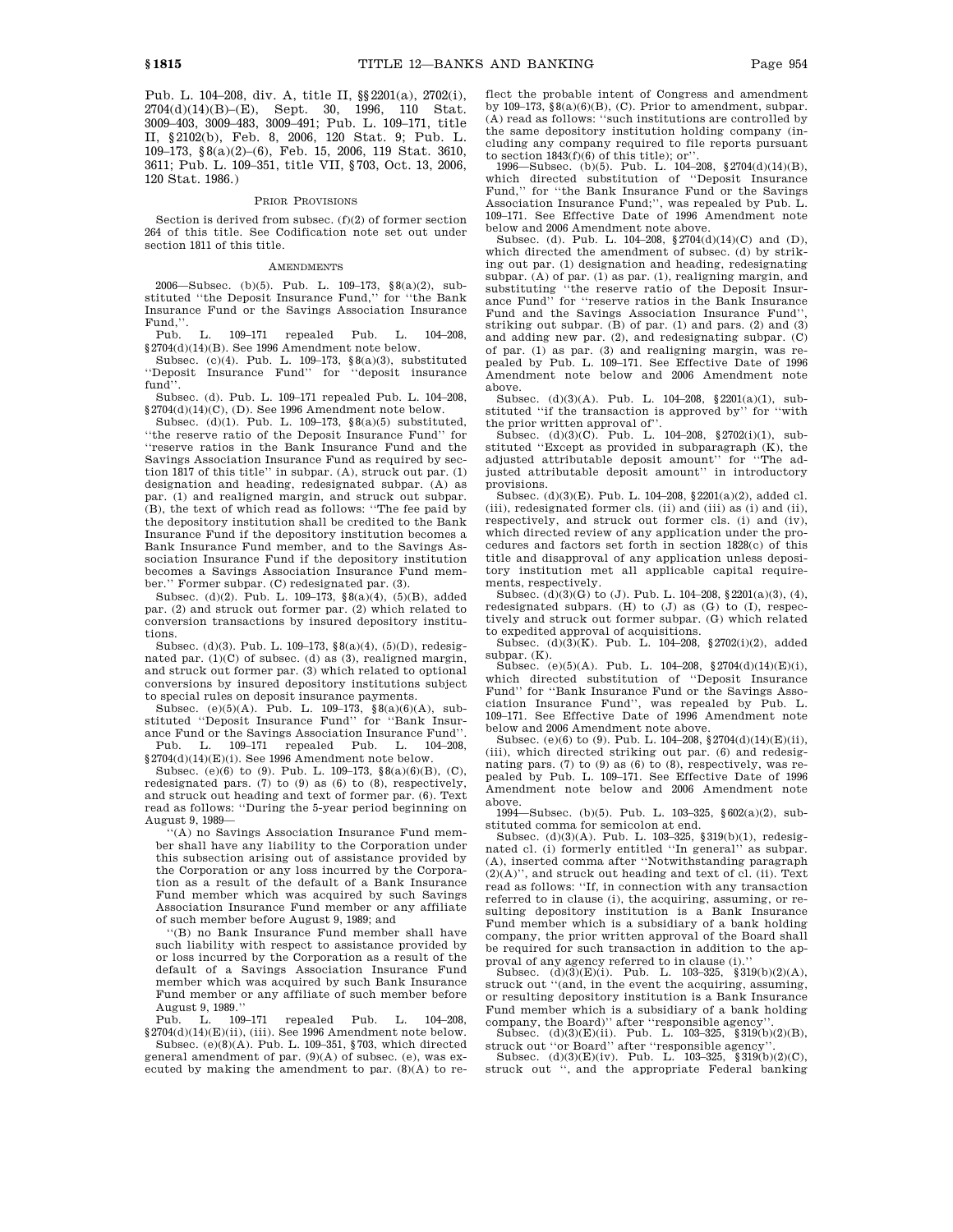agency for any depository institution holding company,'' after ''responsible agency'', ''each'' before ''such agency determines'', and '', and any depository institution holding company which controls such institution,'' after ''resulting depository institution''.

Subsec. (d)(3)(F). Pub. L. 103–325, §319(b)(3), sub-stituted ''A Bank'' for ''The Board may not approve any transaction under subparagraph (A) in which the acquiring, assuming, or resulting depository institu-tion is a Bank'' and ''may not be the acquiring, assuming, or resulting depository institution in a transaction under subparagraph (A) unless'' for ''unless the Board determines that''.

Subsec. (d)(3)(K). Pub. L. 103-325, §319(b)(4), struck out heading and text of subpar. (K). Text read as follows: ''For purposes of this paragraph, the term 'Board' (other than when such term appears in connection with a reference to the Board of Directors) means the Board of Governors of the Federal Reserve System.''

Subsec.  $(e)(4)$ . Pub. L. 103–325,  $§ 602(a)(3)$ , redesignated cls. (i) and (ii) as subpars. (A) and (B), respectively, and realigned margins.

1993—Subsec. (d)(2)(A)(ii). Pub. L. 103–204, §9(a), substituted ''before the later of the end'' for ''before the end'' and inserted before period at end ''or the date on which the Savings Association Insurance Fund first meets or exceeds the designated reserve ratio for such fund''.

Subsec. (d)(2)(B)(v). Pub. L. 103–204, §9(b), added cl.

(v). Subsec. (d)(2)(C)(ii), (iii), (3)(I)(i). Pub. L. 103–204, §9(c), substituted ''moratorium period established by'' for ''5-year period referred to in''.

1992—Subsec. (d)(3)(B). Pub. L. 102–558, §303(b)(6)(B), amended directory language of Pub. L. 102–242, §302(e). See 1991 amendment note below. Pub. L. 102–550, §1605(a)(5)(B), which contained an identical amendment, was repealed, effective Oct. 28, 1992, by Pub. L. 102–558, §305, set out as a Repeal of Duplicative Provisions note below.

Subsec. (d)(3)(K). Pub. L. 102–550, §1607(a), added subpar. (K).

1991—Pub. L. 102–242, §115(a), amended section catchline.

Subsec. (a). Pub. L. 102–242, §115(a), added subsec. (a) consisting of pars. (1) to (6) and struck out former subsec. (a) relating to application for insurance, which consisted of pars. (1) to (7).

Subsec.  $(d)(3)$ . Pub. L. 102–242, §501(a), amended par. (3) generally, substituting present provisions consisting of subpars. (A) to (J) for provisions related to optional conversion through merger, which consisted of subpars. (A) to (G).

Subsec. (d)(3)(B)(i). Pub. L. 102–242, §302(e)(1), as amended by Pub. L. 102–558, §303(b)(6)(B), substituted ''deposits'' for ''average assessment base'' and ''shall be treated as deposits which are insured by the Savings Association Insurance Fund.'' for ''shall—

''(I) be subject to assessment at the assessment rate applicable under section 1817 of this title for Savings Association Insurance Fund members;

''(II) not be taken into account for purposes of any assessment under section 1817 of this title for Bank Insurance Fund members; and

''(III) be treated as deposits which are insured by the Savings Association Insurance Fund.'' Subsec. (d)(3)(B)(ii). Pub. L. 102–242, §302(e)(2), as

added by Pub. L. 102–558, §303(b)(6)(B), substituted ''deposits'' for ''average assessment base'' and ''shall be treated as deposits which are insured by the Bank Insurance Fund." for "shall-

'(I) be subject to assessment at the assessment rate applicable under section 1817 of this title for Bank Insurance Fund members;

''(II) not be taken into account for purposes of any assessment under section 1817 of this title for Savings Association Insurance Fund members; and

''(III) be treated as deposits which are insured by the Bank Insurance Fund.''

1989—Pub. L. 101–73,  $\S\,201(a),$  substituted references to insured depository institutions for references to insured banks wherever appearing.

Subsec. (a). Pub. L. 101–73, §206(a)(1)–(4), inserted heading, designated existing provisions as par. (1), inserted par.  $(1)$  heading, and substituted "Any" ''Subject to the provisions of this chapter, any'', inserted ''and State savings association'' after ''any State nonmember bank'' and after ''such State nonmember bank", "or savings association" after "such bank'', and ''or savings association, and in the case of an application by a State savings association, the Corporation shall notify the Director of the Office of Thrift Supervision of the Corporation's approval of such application'' after ''books of the bank'', and added pars. (2) to (7).

Subsec. (b)(4). Pub. L. 101–73, §206(a)(5), inserted ''and fitness'' after ''character''.

Subsec. (b)(5) to (8). Pub. L. 101–73,  $\frac{$206(a)(6)}{6}$ , added par. (5) and redesignated former pars. (5) to (7) as (6) to (8), respectively.

Subsecs. (d), (e). Pub. L. 101–73, §206(a)(7), added subsecs. (d) and (e).

1982—Subsec. (a). Pub. L. 97–320 inserted provision relating to the determination before the application of an industrial bank or similar institution is approved that it is chartered and operating under provisions substantially comparable to those applicable to banks operating in the same State.

1978—Pub. L. 95–369 designated existing provision as subsec. (a) and added subsecs. (b) and (c).

#### EFFECTIVE DATE OF 2006 AMENDMENT

Amendment by Pub. L. 109–173 effective Mar. 31, 2006, see section 8(b) of Pub. L. 109–173, set out as a note under section 1813 of this title.

Amendment by Pub. L. 109–171 effective no later than the first day of the first calendar quarter that begins after the end of the 90-day period beginning Feb. 8, 2006, see section 2102(c) of Pub. L. 109–171, set out as a Merger of BIF and SAIF note under section 1821 of this title.

#### EFFECTIVE DATE OF 1996 AMENDMENT

Amendment by section  $2704(d)(14)(B)$ –(E) of Pub. L. 104–208 effective Jan. 1, 1999, if no insured depository institution is a savings association on that date, see section 2704(c) of Pub. L. 104–208, formerly set out as a note under section 1821 of this title.

#### EFFECTIVE DATE OF 1992 AMENDMENTS

Amendment by section  $303(b)(6)(B)$  of Pub. L. 102-558 deemed to have become effective Mar. 1, 1992, see section 304 of Pub. L. 102–558, set out as a note under section 4502 of Title 50, War and National Defense.

Amendment by Pub. L. 102–550 effective as if included in the Federal Deposit Insurance Corporation Improvement Act of 1991, Pub. L. 102–242, as of Dec. 19, 1991, except that where amendment is to any provision of law added or amended by Pub. L. 102–242 effective after Dec. 19, 1992, then amendment by Pub. L. 102–550 effective on effective date of amendment by Pub. L. 102–242, see section 1609 of Pub. L. 102–550, set out as a note under section 191 of this title.

#### EFFECTIVE DATE OF 1991 AMENDMENT

Amendment by section 302(e)(1), (2) of Pub. L. 102–242 effective on earlier of 180 days after date on which final regulations promulgated in accordance with section 302(c) of Pub. L. 102–242, set out as a note under section 1817 of this title, become effective or Jan. 1, 1994, see section 302(g) of Pub. L. 102–242, set out as a note under section 1817 of this title.

Pub. L. 102–242, title V, §501(b), Dec. 19, 1991, 105 Stat. 2391, provided that: ''The amendment made by subsection (a) to section  $5(d)(3)(C)$  of the Federal Deposit Insurance Act [12 U.S.C.  $1815(d)(3)(C)$ ] shall apply with respect to semiannual periods beginning after the date of the enactment of this Act [Dec. 19, 1991].''

#### REPEAL OF DUPLICATIVE PROVISIONS

Pub. L. 102–558, title III, §305, Oct. 28, 1992, 106 Stat. 4226, provided that: ''In the event of the enactment of